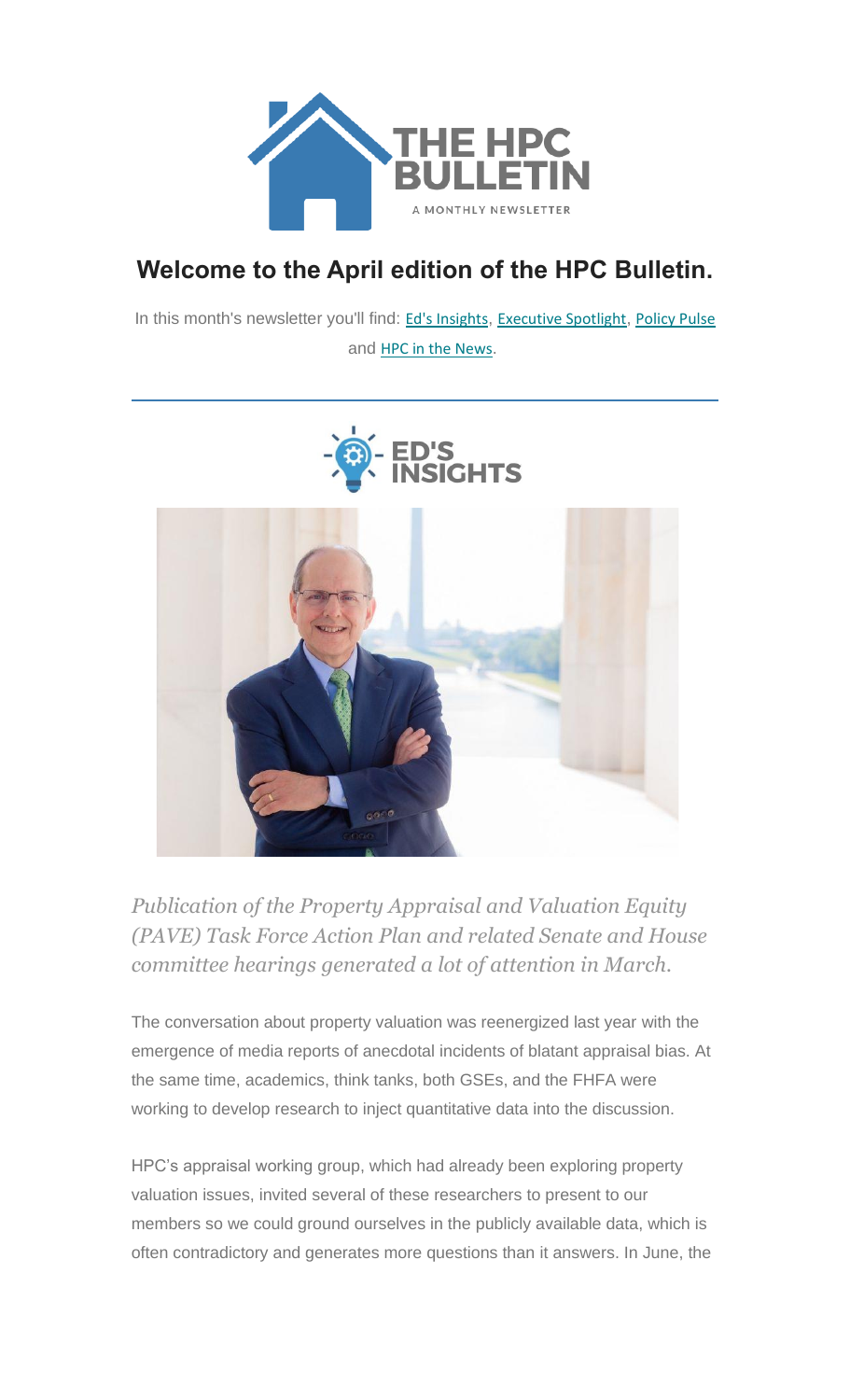Biden Administration announced the formation of its PAVE task force. Since then, HPC, alongside our members, has been a prominent participant. HPC has joined in several listening sessions, submitted formal recommendations to the task force, and has remained in close contact with the PAVE team throughout their tenure.

The day before the PAVE report was released last month, HPC staff received a private briefing on its content and was, accordingly, able to proactively reach out to media and other stakeholders to convey our key messages about the report, building goodwill with the Task Force team. The resulting press coverage reiterated our key message that FHFA and the GSEs need a strategy for releasing, in a tailored and protective fashion, some of the vast appraisal data collected over the years.

Generally, the PAVE Action Plan is practical, reasonable and concedes what the Task Force does not know. It calls for actions that are within the jurisdiction of federal entities, and aims to empower consumers with knowledge, expand the diversity of the appraiser workforce, and develop more comprehensive and probative data. It does not pretend to have developed definitive answers to questions that will take more time and study such as the viability and effectiveness of alternative appraisal methods. It also, thankfully, did not embrace some of the most radical proposals that emerged during this conversation, such as dispensing with the sales comparison method altogether.

At the House Financial Services Committee hearing, Rep. Waters (D-CA) introduced *The Fair Appraisal and Inequity Reform Act of 2022*, which would eliminate the Appraisal Foundation and the Appraisal Subcommittee and replace them with an independent federal agency.

HPC is well positioned to continue its close collaboration with the PAVE team and the executive agencies charged with implementing pieces of the Action Plan. The appraisal working group will be meeting this month to identify appropriate next steps.

 $\mathcal{L}(\mathcal{L})$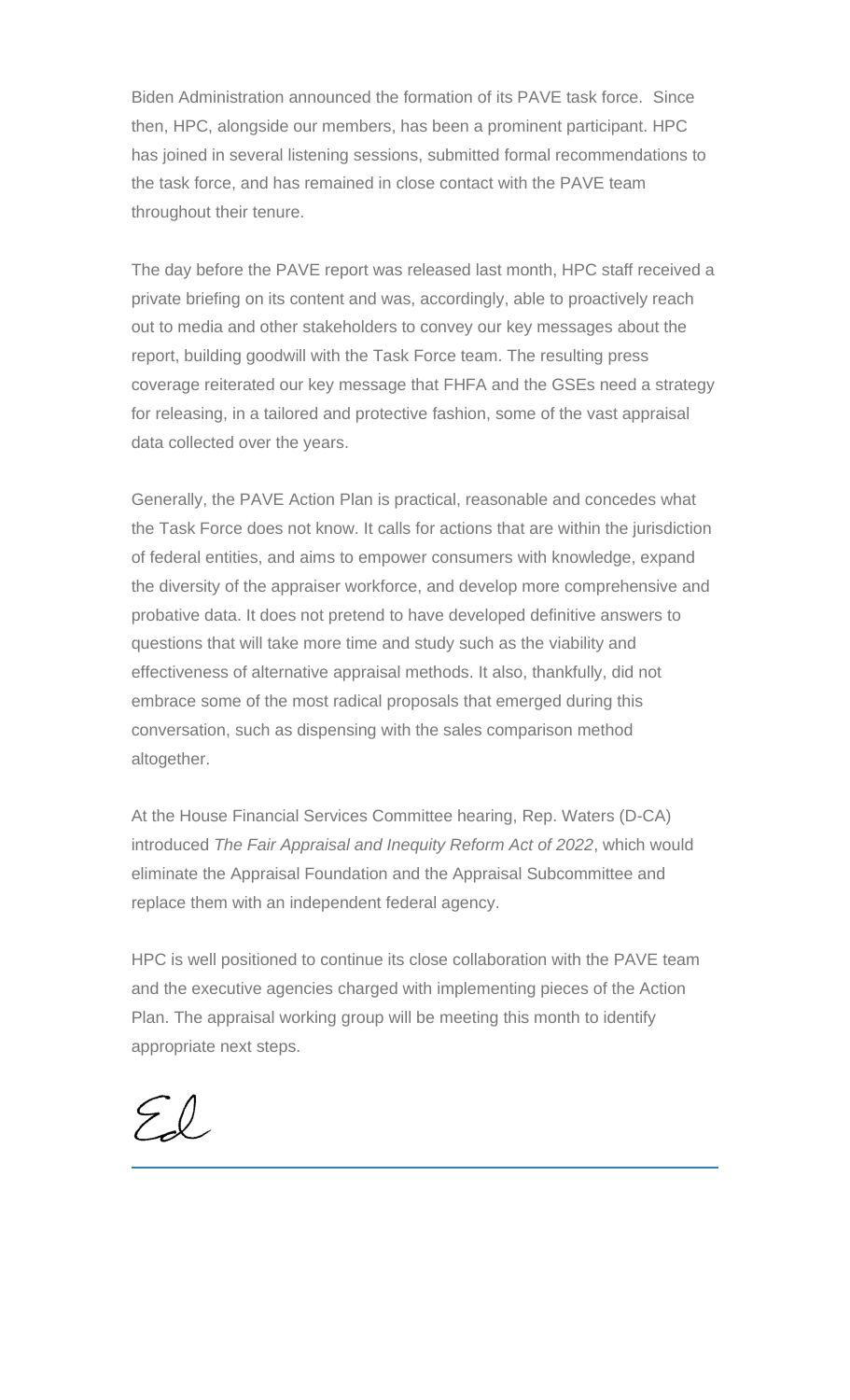

<span id="page-2-0"></span>*This month's Executive Spotlight focuses on Adam Glassner, Managing Director at Bayview Asset Management.*





### **Deploying private capital to the housing finance system**

Adam Glassner, Managing Director at Bayview Asset Management, describes Bayview's unique corporate structure and their perspective on the treatment of thirdparty originations and the cash window in FHFA's recent capital rule amendments.

**[Read More](https://nam12.safelinks.protection.outlook.com/?url=https%3A%2F%2Furldefense.com%2Fv3%2F__https%3A%2Fnam12.safelinks.protection.outlook.com%2F%3Furl%3Dhttps*3A*2F*2Furldefense.com*2Fv3*2F__https*3A*2Fhousingpolicycouncil.us4.list-manage.com*2Ftrack*2Fclick*3Fu*3D5140623077e4523696cc45400*26id*3De0bf85839e*26e*3De89278f47f__*3B!!I-LMKjOgH-PPDA!tu0JGfCZQEIv-6BQNwDX-LgmTudgsjA15etg8dVC7su9Unv7aNowlo-lZajLMZ-wcZChfUyQ0A6qML1vYEhJV0Qf12i-qM0ITNqJdKo*24%26data%3D04*7C01*7CChris.Monaco*40housingpolicycouncil.org*7C504ec139490b485288e808da1738e9a9*7Ca05a64bbd6ba4776b9825a9e6644ad76*7C1*7C0*7C637847831133106342*7CUnknown*7CTWFpbGZsb3d8eyJWIjoiMC4wLjAwMDAiLCJQIjoiV2luMzIiLCJBTiI6Ik1haWwiLCJXVCI6Mn0*3D*7C2000%26sdata%3DFqFUGkncLCuAkk5J*2BoNEyqsEGHg7zW5o515xk22WEdg*3D%26reserved%3D0__%3BJSUlJSUlJSUlJSUlJSUlJSUlJSUlJSUlJSUlJSUlJQ!!I-LMKjOgH-PPDA!s5VxOdCxwYAGeYhVfpD87mR9WQJ_7FUQZorfKMR9I8pcp2S7dfZ_UqptjQrgC8yl_PtBScOPpxIqNtu7o7YY_G9MLlCfbV9teRitFQk%24&data=04%7C01%7CChris.Monaco%40housingpolicycouncil.org%7C1bd1127d59264e92b93208da17469a37%7Ca05a64bbd6ba4776b9825a9e6644ad76%7C1%7C0%7C637847889736757466%7CUnknown%7CTWFpbGZsb3d8eyJWIjoiMC4wLjAwMDAiLCJQIjoiV2luMzIiLCJBTiI6Ik1haWwiLCJXVCI6Mn0%3D%7C2000&sdata=OXMkBNkpEVCUSa8we3%2FL4Ckn%2FFydrVyYvnj0uPL9O58%3D&reserved=0)**



# <span id="page-2-1"></span>**PAVE Task Force Report Published**

On March 22nd, President Biden's Property Appraisal and Valuation Equity's (PAVE) Task Force issued its long-awaited Action Plan. White House Domestic Policy Council leadership provided a private briefing to HPC staff on the contents of the plan before its release. HPC issued a statement commending the task force for its work, conveying our support for the goals of the plan, and committing to continued engagement on its implementation. Two days later, the Senate Banking Committee held a **[hearing](https://nam12.safelinks.protection.outlook.com/?url=https%3A%2F%2Fhousingpolicycouncil.us4.list-manage.com%2Ftrack%2Fclick%3Fu%3D5140623077e4523696cc45400%26id%3Dbb4be61ef2%26e%3Dc1f6e13f3b&data=04%7C01%7CChris.Monaco%40housingpolicycouncil.org%7C73d1fb3d7c4145f1ceab08da16f362b5%7Ca05a64bbd6ba4776b9825a9e6644ad76%7C1%7C0%7C637847532424637819%7CUnknown%7CTWFpbGZsb3d8eyJWIjoiMC4wLjAwMDAiLCJQIjoiV2luMzIiLCJBTiI6Ik1haWwiLCJXVCI6Mn0%3D%7C3000&sdata=AZwahuw%2BdaCKWwK5TplgpXRCHViLrCKqgZKbsVNXygs%3D&reserved=0)** to discuss the report and how to strengthen oversight and equity in the appraisal process. The following week, the House Financial Services Committee also held a [hearing](https://nam12.safelinks.protection.outlook.com/?url=https%3A%2F%2Fhousingpolicycouncil.us4.list-manage.com%2Ftrack%2Fclick%3Fu%3D5140623077e4523696cc45400%26id%3Dfcb787cc44%26e%3Dc1f6e13f3b&data=04%7C01%7CChris.Monaco%40housingpolicycouncil.org%7C73d1fb3d7c4145f1ceab08da16f362b5%7Ca05a64bbd6ba4776b9825a9e6644ad76%7C1%7C0%7C637847532424637819%7CUnknown%7CTWFpbGZsb3d8eyJWIjoiMC4wLjAwMDAiLCJQIjoiV2luMzIiLCJBTiI6Ik1haWwiLCJXVCI6Mn0%3D%7C3000&sdata=SuJRK73RRZfVvZAszM0WPUleEH6Dy4Ug7yl85ZUD5sc%3D&reserved=0) where Chairwoman Maxine Waters unveiled the *[Fair Appraisal and Inequity Reform](https://nam12.safelinks.protection.outlook.com/?url=https%3A%2F%2Fhousingpolicycouncil.us4.list-manage.com%2Ftrack%2Fclick%3Fu%3D5140623077e4523696cc45400%26id%3Da279a2e675%26e%3Dc1f6e13f3b&data=04%7C01%7CChris.Monaco%40housingpolicycouncil.org%7C73d1fb3d7c4145f1ceab08da16f362b5%7Ca05a64bbd6ba4776b9825a9e6644ad76%7C1%7C0%7C637847532424637819%7CUnknown%7CTWFpbGZsb3d8eyJWIjoiMC4wLjAwMDAiLCJQIjoiV2luMzIiLCJBTiI6Ik1haWwiLCJXVCI6Mn0%3D%7C3000&sdata=NYvJ15lXoUFtDwcbOsT90iEtBlgfCtlYIFEpLSQrMeg%3D&reserved=0)  [\(FAIR\) Act of 2022](https://nam12.safelinks.protection.outlook.com/?url=https%3A%2F%2Fhousingpolicycouncil.us4.list-manage.com%2Ftrack%2Fclick%3Fu%3D5140623077e4523696cc45400%26id%3Da279a2e675%26e%3Dc1f6e13f3b&data=04%7C01%7CChris.Monaco%40housingpolicycouncil.org%7C73d1fb3d7c4145f1ceab08da16f362b5%7Ca05a64bbd6ba4776b9825a9e6644ad76%7C1%7C0%7C637847532424637819%7CUnknown%7CTWFpbGZsb3d8eyJWIjoiMC4wLjAwMDAiLCJQIjoiV2luMzIiLCJBTiI6Ik1haWwiLCJXVCI6Mn0%3D%7C3000&sdata=NYvJ15lXoUFtDwcbOsT90iEtBlgfCtlYIFEpLSQrMeg%3D&reserved=0)*. The FAIR Act would elevate the Appraisal Standards Board to an independent federal agency and create a National Appraiser Registry that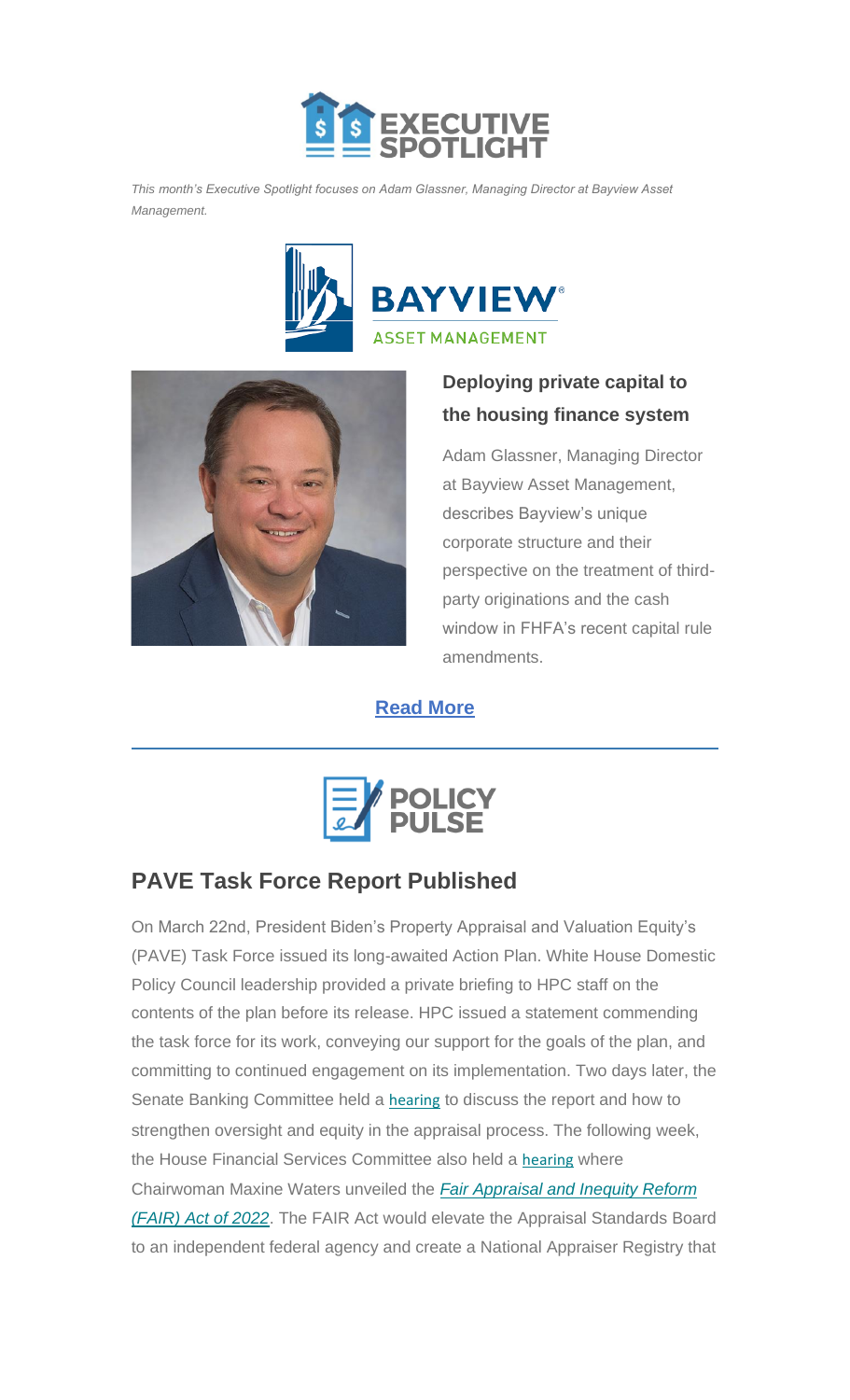would record the race, ethnicity, and gender of all appraisers. HPC's appraisal and government relations working groups met at the end of these two busy weeks to assess the plan and the proposed legislation and to determine the next steps to keep HPC members engaged in the property valuation conversation in DC.

**[Read the PAVE Action Plan](https://nam12.safelinks.protection.outlook.com/?url=https%3A%2F%2Fhousingpolicycouncil.us4.list-manage.com%2Ftrack%2Fclick%3Fu%3D5140623077e4523696cc45400%26id%3D1f58294c25%26e%3Dc1f6e13f3b&data=04%7C01%7CChris.Monaco%40housingpolicycouncil.org%7C73d1fb3d7c4145f1ceab08da16f362b5%7Ca05a64bbd6ba4776b9825a9e6644ad76%7C1%7C0%7C637847532424637819%7CUnknown%7CTWFpbGZsb3d8eyJWIjoiMC4wLjAwMDAiLCJQIjoiV2luMzIiLCJBTiI6Ik1haWwiLCJXVCI6Mn0%3D%7C3000&sdata=ns%2Bs6TLM7%2FfwYd%2BvmEW3q3cW%2B%2Bua7iOCXrJbS96sqSc%3D&reserved=0)**

**[Read HPC's Statement on the PAVE Plan](https://nam12.safelinks.protection.outlook.com/?url=https%3A%2F%2Fhousingpolicycouncil.us4.list-manage.com%2Ftrack%2Fclick%3Fu%3D5140623077e4523696cc45400%26id%3D1eae844074%26e%3Dc1f6e13f3b&data=04%7C01%7CChris.Monaco%40housingpolicycouncil.org%7C73d1fb3d7c4145f1ceab08da16f362b5%7Ca05a64bbd6ba4776b9825a9e6644ad76%7C1%7C0%7C637847532424637819%7CUnknown%7CTWFpbGZsb3d8eyJWIjoiMC4wLjAwMDAiLCJQIjoiV2luMzIiLCJBTiI6Ik1haWwiLCJXVCI6Mn0%3D%7C3000&sdata=KxP160tJfQ8kZxYCoHZf3os9lPCvoYsb%2FS4MiM%2FnyvE%3D&reserved=0)**

#### **FHA's Proposed Servicing Defect Taxonomy**

Providing input to FHA to assist in their development of a more effective servicing defect taxonomy than the one proposed in October 2021 remains a high priority for HPC. After preparing and submitting two letters commenting on the draft in January, HPC had several conversations with FHA staff clarifying member concerns. HPC staff and member companies were invited to participate in an invitation-only listening session in mid-March where FHA expressed a willingness to work with stakeholders to hear additional views on how to make this a valuable taxonomy. Ideally, the taxonomy will increase transparency and clarity about FHA's interpretation and enforcement of the servicing rules to reduce the risks associated with noncompliance and provide confidence to servicers who participate in FHA programs. FHA leadership acknowledged that additional work is needed and is committed to continued collaboration. HPC is working with several stakeholders, including consumer advocates, to provide additional input to FHA.

#### **FHFA's Servicer Eligibility 2.0 Proposal**

HPC is developing a comment letter in response to FHFA's Re-Proposal to [Enhance Seller/Servicer Eligibility Requirements](https://nam12.safelinks.protection.outlook.com/?url=https%3A%2F%2Fhousingpolicycouncil.us4.list-manage.com%2Ftrack%2Fclick%3Fu%3D5140623077e4523696cc45400%26id%3Dc032411a17%26e%3Dc1f6e13f3b&data=04%7C01%7CChris.Monaco%40housingpolicycouncil.org%7C73d1fb3d7c4145f1ceab08da16f362b5%7Ca05a64bbd6ba4776b9825a9e6644ad76%7C1%7C0%7C637847532424637819%7CUnknown%7CTWFpbGZsb3d8eyJWIjoiMC4wLjAwMDAiLCJQIjoiV2luMzIiLCJBTiI6Ik1haWwiLCJXVCI6Mn0%3D%7C3000&sdata=SputGngdnOOZHXAxr93BfzzDZYtkdFUwLo08WVp%2BNlA%3D&reserved=0). The input, which is due on April 25th, will focus on four issues. First, a guide change implemented in March 2021 affects how independent mortgage bank servicers satisfy the new standards. That is, the GSEs exclude committed lines of credit from counting towards an entity's liquidity requirements. Therefore, the HPC letter will recommend that committed lines of credit are a prudent risk management practice that non-depositories use to manage their liquidity risk and that the contractual arrangements for this form of financing provide durability during stressful market conditions. Second, HPC will address netting counter-party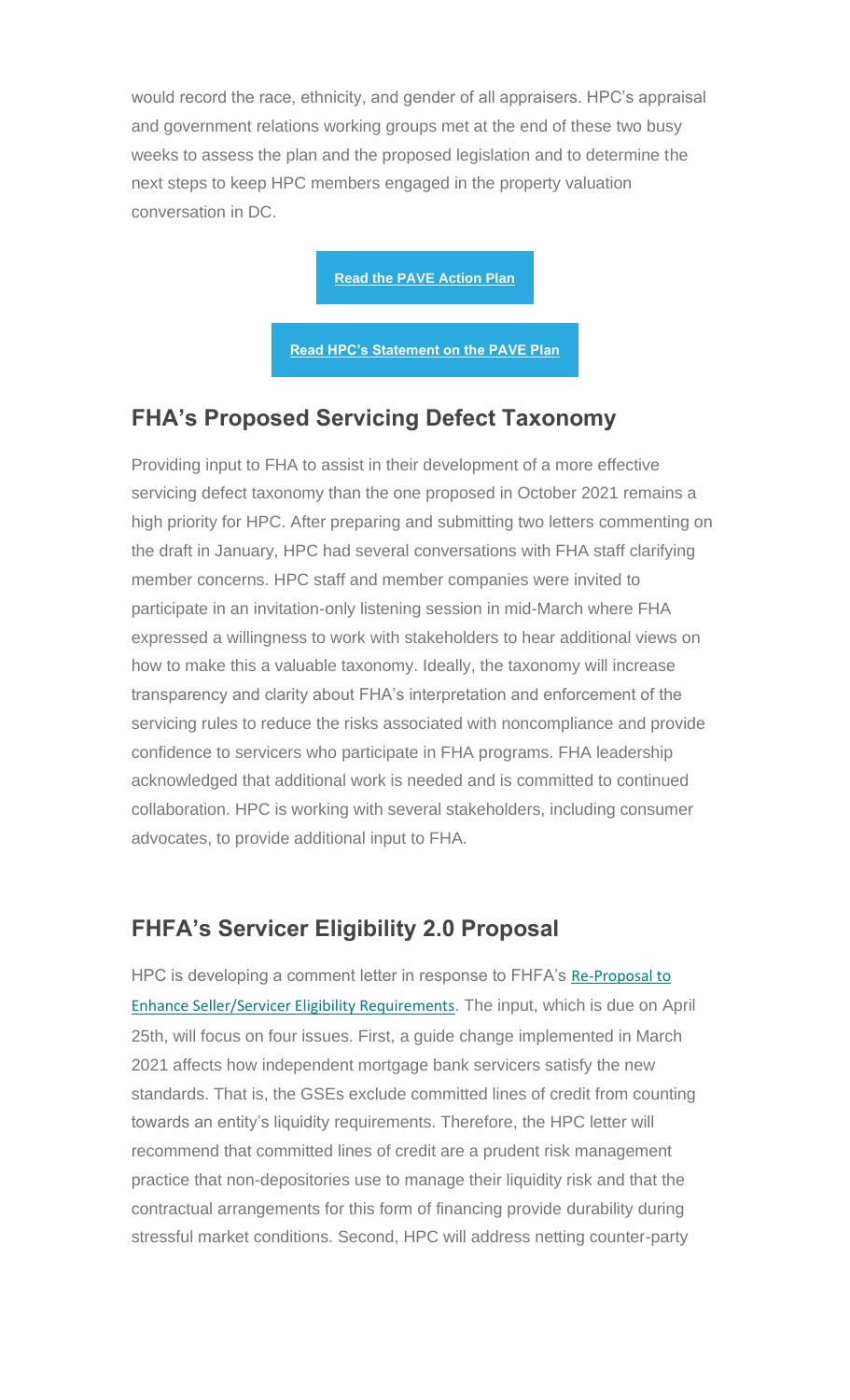exposures in satisfying the TBA hedging requirement. Third, HPC will reiterate a previous request to update the definition of net worth to align with current practice by both the GSEs and Ginnie Mae. Fourth, HPC will ask that FHFA provide additional detail on access to the liquidity buffers during times of stress and re-capitalize after an event.

**[Read the February 24th Re-Proposal](https://nam12.safelinks.protection.outlook.com/?url=https%3A%2F%2Fhousingpolicycouncil.us4.list-manage.com%2Ftrack%2Fclick%3Fu%3D5140623077e4523696cc45400%26id%3Dfe1660b3bc%26e%3Dc1f6e13f3b&data=04%7C01%7CChris.Monaco%40housingpolicycouncil.org%7C73d1fb3d7c4145f1ceab08da16f362b5%7Ca05a64bbd6ba4776b9825a9e6644ad76%7C1%7C0%7C637847532424637819%7CUnknown%7CTWFpbGZsb3d8eyJWIjoiMC4wLjAwMDAiLCJQIjoiV2luMzIiLCJBTiI6Ik1haWwiLCJXVCI6Mn0%3D%7C3000&sdata=cd8OxYOcXa71%2F4f9NHzACddFfy3BmIPxQlRdgySNEzc%3D&reserved=0)**

#### **The Digital Verification of Income and Assets**

To advance the work of the HPC Digital Verification of Income and Assets (DVOIA) working group, HPC staff met with three rating agencies – Kroll, Moody's, and S&P Global – to discuss how a rating agency might think about the data and analytic work needed to demonstrate the performance of mortgages underwritten with digitally verified income and assets. The agencies need this information to rate securitizations with these loans. The discussion focused on the methodology that might be used to gross up the net income depository account data, the variables that might affect how that data is treated, and the consistency of any approach across financial institutions. The rating agencies also recognized that making loan decisions based on observable net income would eventually be more accurate than the current gross income metric and moving to this standard would benefit the industry as a whole. However, they affirmed what HPC working group members have discussed, that additional insight is needed on how these loans perform relative to traditional underwriting. As an initial framework, staff presented a draft income calculation framework that focused on the identification and treatment of income deposit types, including the frequency, variability, and continuity of various income types. A universal approach could allow originators to build algorithms aligned to their own risk tolerance as reflected in their unique credit policies while still being grounded in a common set of standards.

# **The CFPB's Focus on Consumer Financial Services Fees**

In late January, CFPB Director Rohit Chopra [announced](https://nam12.safelinks.protection.outlook.com/?url=https%3A%2F%2Fhousingpolicycouncil.us4.list-manage.com%2Ftrack%2Fclick%3Fu%3D5140623077e4523696cc45400%26id%3Deab2ad4789%26e%3Dc1f6e13f3b&data=04%7C01%7CChris.Monaco%40housingpolicycouncil.org%7C73d1fb3d7c4145f1ceab08da16f362b5%7Ca05a64bbd6ba4776b9825a9e6644ad76%7C1%7C0%7C637847532424637819%7CUnknown%7CTWFpbGZsb3d8eyJWIjoiMC4wLjAwMDAiLCJQIjoiV2luMzIiLCJBTiI6Ik1haWwiLCJXVCI6Mn0%3D%7C3000&sdata=1ry5AEcNYGHUIEgGe45V4dx7pN7s17seqxzMMKkOWBo%3D&reserved=0) a new effort to seek input from consumers on their experiences with "junk fees," and, on February 2nd, the CFPB published an RFI requesting public comments on the impact of fees. The Bureau published a blog describing its quest: [The hidden cost of junk](https://nam12.safelinks.protection.outlook.com/?url=https%3A%2F%2Fhousingpolicycouncil.us4.list-manage.com%2Ftrack%2Fclick%3Fu%3D5140623077e4523696cc45400%26id%3Dc03669218b%26e%3Dc1f6e13f3b&data=04%7C01%7CChris.Monaco%40housingpolicycouncil.org%7C73d1fb3d7c4145f1ceab08da16f362b5%7Ca05a64bbd6ba4776b9825a9e6644ad76%7C1%7C0%7C637847532424637819%7CUnknown%7CTWFpbGZsb3d8eyJWIjoiMC4wLjAwMDAiLCJQIjoiV2luMzIiLCJBTiI6Ik1haWwiLCJXVCI6Mn0%3D%7C3000&sdata=FAX9jgWkoG2TP3KFavYszaaQEvxQ4SqS59ownUe07Hk%3D&reserved=0)  [fees](https://nam12.safelinks.protection.outlook.com/?url=https%3A%2F%2Fhousingpolicycouncil.us4.list-manage.com%2Ftrack%2Fclick%3Fu%3D5140623077e4523696cc45400%26id%3Dc03669218b%26e%3Dc1f6e13f3b&data=04%7C01%7CChris.Monaco%40housingpolicycouncil.org%7C73d1fb3d7c4145f1ceab08da16f362b5%7Ca05a64bbd6ba4776b9825a9e6644ad76%7C1%7C0%7C637847532424637819%7CUnknown%7CTWFpbGZsb3d8eyJWIjoiMC4wLjAwMDAiLCJQIjoiV2luMzIiLCJBTiI6Ik1haWwiLCJXVCI6Mn0%3D%7C3000&sdata=FAX9jgWkoG2TP3KFavYszaaQEvxQ4SqS59ownUe07Hk%3D&reserved=0). In a subsequent blog, [Comparing overdraft fess and policies across banks](https://nam12.safelinks.protection.outlook.com/?url=https%3A%2F%2Fhousingpolicycouncil.us4.list-manage.com%2Ftrack%2Fclick%3Fu%3D5140623077e4523696cc45400%26id%3D3a1229f633%26e%3Dc1f6e13f3b&data=04%7C01%7CChris.Monaco%40housingpolicycouncil.org%7C73d1fb3d7c4145f1ceab08da16f362b5%7Ca05a64bbd6ba4776b9825a9e6644ad76%7C1%7C0%7C637847532424637819%7CUnknown%7CTWFpbGZsb3d8eyJWIjoiMC4wLjAwMDAiLCJQIjoiV2luMzIiLCJBTiI6Ik1haWwiLCJXVCI6Mn0%3D%7C3000&sdata=LGv%2BV2dVK1GbDfMHOPT40LZRomwPw4PGmMHU3PtPYBg%3D&reserved=0), the CFPB describes changes banks have been making on their overdraft programs as an "encouraging step by some banks in the right direction." In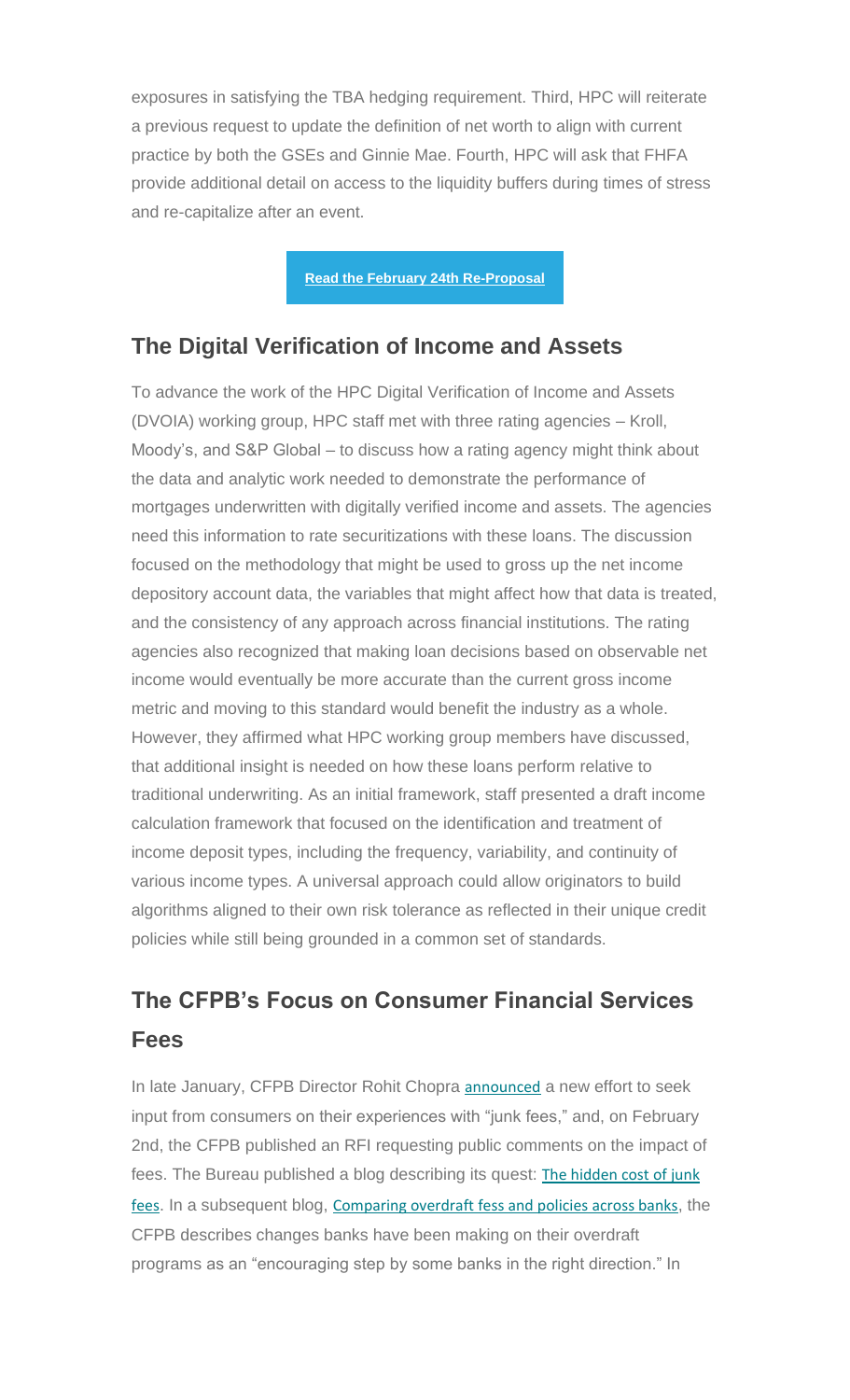response to the RFI, HPC developed its own position and then worked with other trade associations on a joint response. The joint trade letter, signed by multiple organizations including the CBA, ABA, and the MBA, reminds the CFPB that the existing regulatory regime already requires extensive disclosures and collects data on consumers' understanding of these fees. The joint letter also cautions the CFPB against stepping beyond its regulatory jurisdiction. HPC's own letter urges the CFPB to continue to be data-driven and take advantage of the substantial data and information available within the Bureau. With existing data, CFPB can assess whether a significant consumer protection problem exists and, if identified, follow a notice and comment process to develop policy solutions. HPC's letter also reminds the CFPB of the many rulemakings that already provide significant transparency in the mortgage market. Finally, HPC notes that hidden fees are bad for everyone and pledges to work with the CFPB to address any hidden fees identified.

**[Read HPC's Letter](https://nam12.safelinks.protection.outlook.com/?url=https%3A%2F%2Fhousingpolicycouncil.us4.list-manage.com%2Ftrack%2Fclick%3Fu%3D5140623077e4523696cc45400%26id%3D32d60d7cb7%26e%3Dc1f6e13f3b&data=04%7C01%7CChris.Monaco%40housingpolicycouncil.org%7C73d1fb3d7c4145f1ceab08da16f362b5%7Ca05a64bbd6ba4776b9825a9e6644ad76%7C1%7C0%7C637847532424637819%7CUnknown%7CTWFpbGZsb3d8eyJWIjoiMC4wLjAwMDAiLCJQIjoiV2luMzIiLCJBTiI6Ik1haWwiLCJXVCI6Mn0%3D%7C3000&sdata=EuAQxezd%2BhJaksbRe%2BBAGkuXSjh44HQDpIRR7MBzqE4%3D&reserved=0)**

### **FHFA's Draft Strategic Plan**

In mid-March, HPC submitted a letter to Acting Director Sandra Thompson commenting on FHFA's draft strategic plan. In the letter, HPC noted that while the proposed goals and strategies in the plan were in harmony with FHFA's mission and directly addressed current priorities, FHFA should take a more explicit role in shaping the future of housing finance. In particular, FHFA should evaluate future securitization options, the conforming loan limit, and how Enterprise actions intersect with the FHA program and the private label market and the post-conservatorship marketplace. Ideally, HPC would like to see FHFA provide strong leadership in articulating policy choices and identifying barriers to continued improvement in housing finance.

**[Read HPC's March 13th Letter](https://nam12.safelinks.protection.outlook.com/?url=https%3A%2F%2Fhousingpolicycouncil.us4.list-manage.com%2Ftrack%2Fclick%3Fu%3D5140623077e4523696cc45400%26id%3D09c55a615d%26e%3Dc1f6e13f3b&data=04%7C01%7CChris.Monaco%40housingpolicycouncil.org%7C73d1fb3d7c4145f1ceab08da16f362b5%7Ca05a64bbd6ba4776b9825a9e6644ad76%7C1%7C0%7C637847532424637819%7CUnknown%7CTWFpbGZsb3d8eyJWIjoiMC4wLjAwMDAiLCJQIjoiV2luMzIiLCJBTiI6Ik1haWwiLCJXVCI6Mn0%3D%7C3000&sdata=JbyKnMdD0PVnrnPz0uK5hduaquNKlwL1Z4n6kmHWCbo%3D&reserved=0)**

## **Registration for HPC's Annual Meeting Coming Soon**

HPC's in-person Annual Meeting is back this June at DC's Park Hyatt hotel. HPC member executives and senior staff will gather for dinner and an opening reception the evening of Wednesday, June 22nd starting at 6:00 PM and then convene for an all-day policy conference on Thursday, June 23rd. Following the policy conference, HPC will host a reception and open house at HPC's new